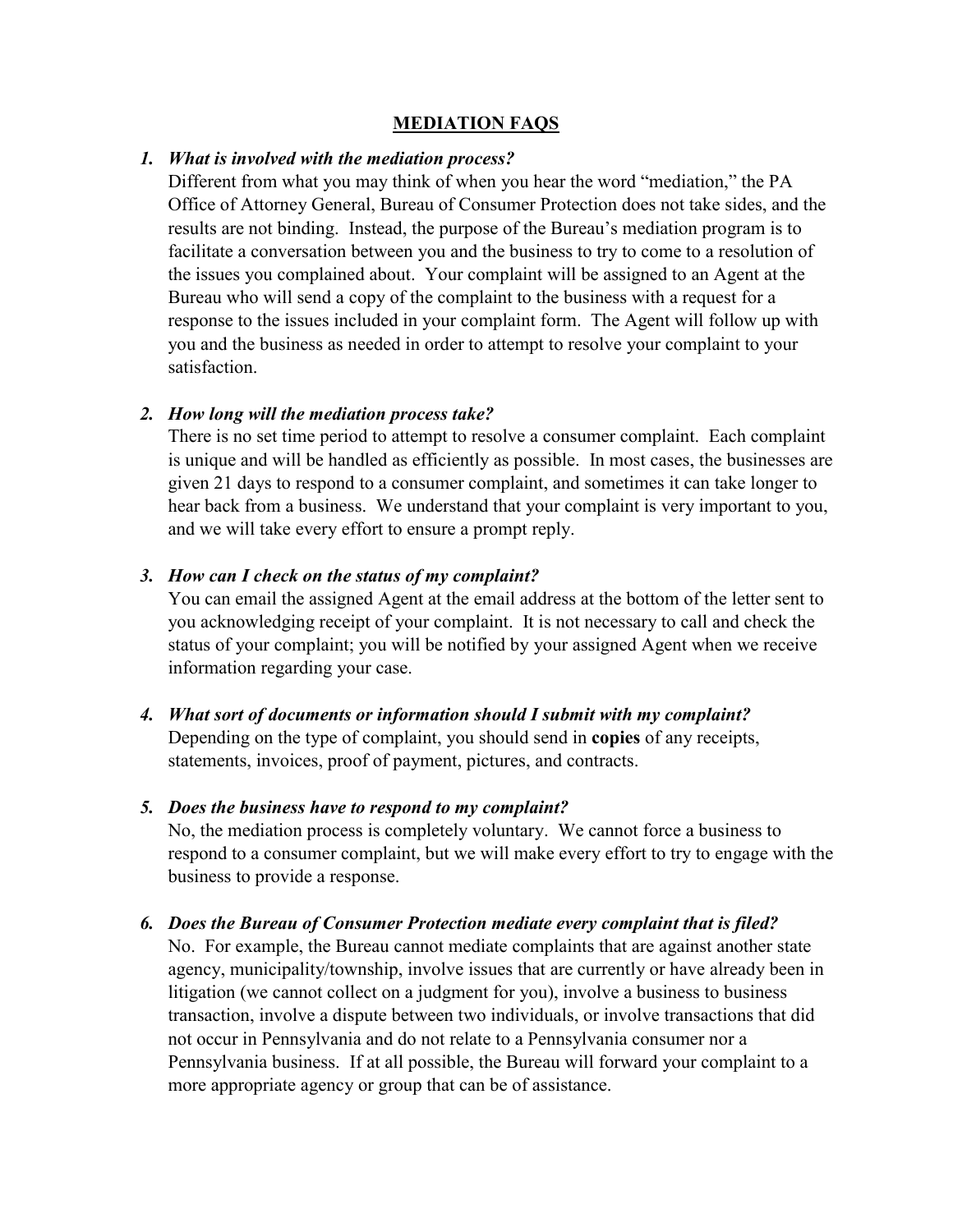## *7. Why did I receive a letter stating that my complaint file was closed?*

The Bureau has completed all efforts of mediation set forth in FAQ Answer 1. The Bureau will not be taking further efforts to mediate your complaint; however, your complaint will remain on file, which can serve to help establish a possible pattern or practice evidencing a violation of relevant consumer protection laws, and can help the Bureau if it files a legal action to protect the public interest of Pennsylvania. If restitution is awarded as a result of a legal action, you may be entitled to compensation when the restitution is collected.

# *8. If the mediation is unsuccessful and the business is not willing to give me what I asked for in my complaint, do I have any other options?*

Yes, depending on the amount of money, you may be able to file a lawsuit in municipal court if in Philadelphia [\(click](http://www.courts.phila.gov/pdf/brochures/mc/SMALL-CLAIMS-PAMPHLET.pdf) for more information) or in your magisterial court for any other location [\(click](http://www.pabar.org/clips/bringingsuitBeforeDJ.pdf) for more information). You may also be able to file your own lawsuit in the Court of Common Pleas. You may wish to consult with an attorney to learn about your rights. A list of referral services can be found at PA Bar Association's [website](http://www.pabar.org/site/For-the-Public/Find-a-Lawyer) or by calling 800-692-7375. Just because we were not able to resolve your complaint through our voluntary mediation process does not mean that your complaint is not valid.

# *9. If the business does not satisfy my consumer complaint, will the Bureau investigate the complaint further and take legal action?*

Not necessarily. The Bureau may investigate 1) commercial and trade practices in the distribution, financing and furnishing of goods and services to or for the use of consumers in order to determine if such practices are detrimental to the public interest and 2) fraud, misrepresentation and deception in the sale, servicing and financing of consumer goods and products. The Bureau can bring a lawsuit seeking an injunction, restitution and penalties, if it would be in the public interest. The Bureau cannot represent individuals and cannot provide legal advice.

## *10. Can the Bureau file criminal charges in my case?*

No, the Bureau does not have authority to file criminal charges, nor can it act as your private attorney. If you believe you are a victim of a crime, you should contact the local police department and file a report.

## *11. Can the Bureau shut down a business based on my complaint?*

The Bureau does not have the authority to prevent a company from operating without the issuance of a court order. Because the Bureau cannot act as your private attorney, it will not seek a court order during the mediation process, to prevent a business from operating. However, if the issue you describe in your complaint can be or is affecting others, the Bureau may file an action with the court asking for an injunction. The court, in its discretion, may order a business to forfeit its right to operate, under certain circumstances, if there were violations of consumer protection laws.